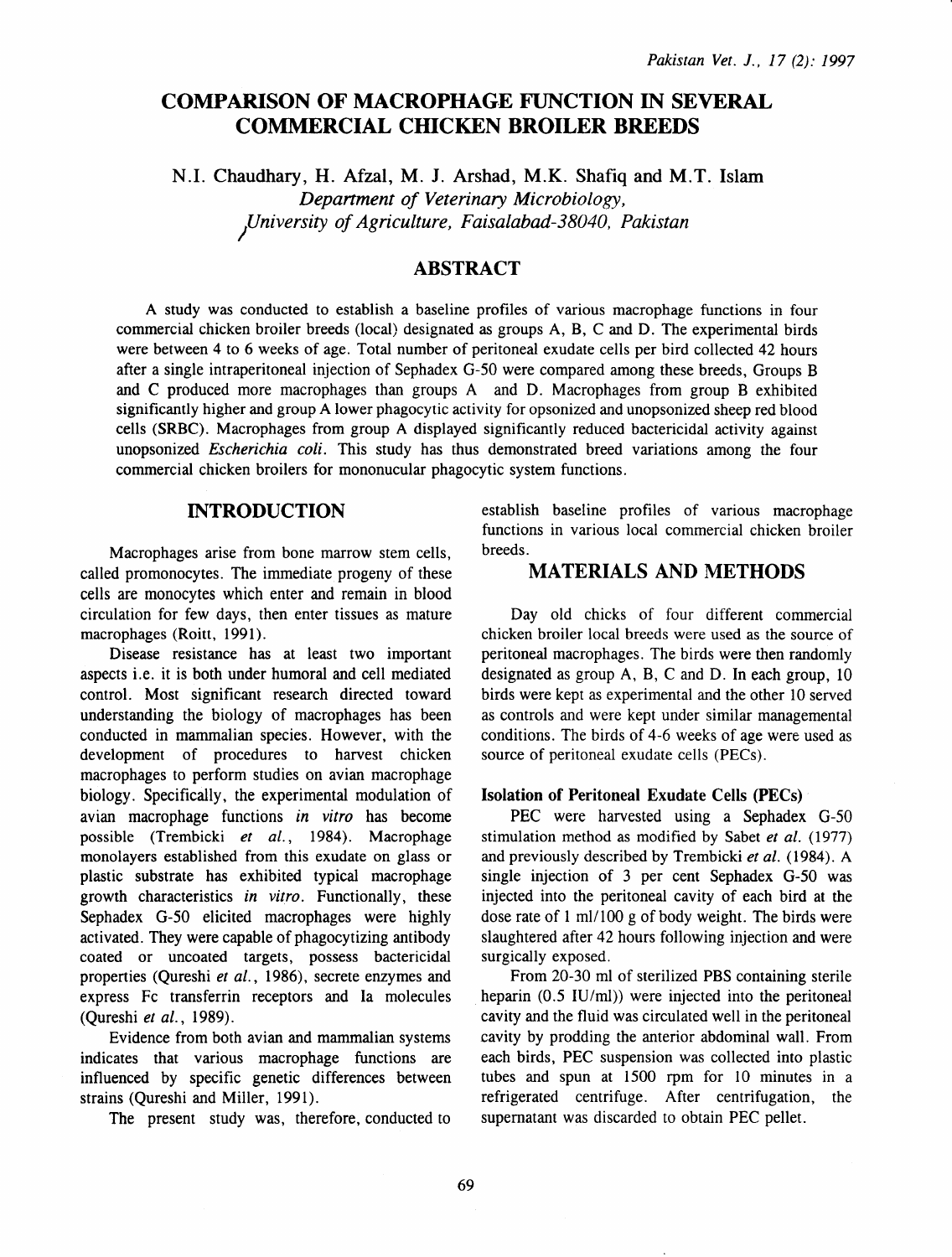### Macrophage cultures

PEC from individual bird were resuspended in RPMI 1640 (Sigma and Co. USA) growth medium supplemented with 5 per cent heat inactivated bovine foetal calf serum and antibiotics (100 U/ml penicillin and *50* mg/ml streptomycin).

To determine the incidence of macrophages, total non-erythroid PEC from each of the bird were counted on a haemocytometer. One m1 PEC suspension from each of the 10 birds per group was transferred into petri dishes containing fout sterile round cover slips. Petri dishes were incubated at  $41^{\circ}$ C for one hour to allow macrophages adherence. Cover slips were washed with sterile saline to remove all non-adherent cells and other debris, fixed in methanol, stained with May-Grunwald-Giemsa, mounted on clean glass slides and approximately 200 adherent cells per cover slip were determined morphologically under microscope at 1000 x magnification (Lucas and Jamroz, 1961).

### Sheep Red Blood Cell (SRBC) Phagocytosis Assay

The phagocytic activity of macrophages belonging to different breeds of chicken broilers was datermined using an in vitro SRBC phagocytosis assay as described by Qureshi *et al.* (1986).

#### Bactericidal Assay

The bacterial killing assay was performed as described in detail for bovines by Desiderio and Campbell ( 1983) and chicken macrophages by Qureshi *et al.* (1986).

The data thus collected were subjected to statistical analysis and the treatment means were separated by Duncan's Multiple Range (DMR) test (Steel and Torrie, 1980).

### RESULTS AND DISCUSSION

Incidence of adherent macrophages from Sephadex G-50 stimulated and control broiler birds was determined. The percentage of macrophages in the adherent cell population was higher in groups B and C than in the groups A and D. However, the results showed a considerable variation in percentage of adherent macrophages in PEC (Table 1). Mediator activated macrophages exhibited increased stickiness and ruffled membrane motility and it was noted that increased macrophage adherence was the biologic effect of macrophage migration inhibition factor (MIF) as discussed by Piessens *et al.* (1975).

Phagocytic ability of macrophages from different breeds was determined using opsonized and unopsonized sheep red blood cells (SRBCs). The phagocytic potential of group B was significantly higher than the rest of the groups. However, phagocytic activity was higher in groups B and C for unopsonized SRBC. All the groups except group C showed significantly higher phagocytic activity for opsonized than unopsonized SRBCs. The control birds showed a non-significant differences among themselves for both opsonized and unopsonized. SRBC (Table 2). These results are in line with Arshad *et al.* (1996) who have reported that the phagocytic ability of macrophages increases significantly against opsonized SRBCs than unopsonized SRBCs. Golemboski *et al.* (1989) have found that early macrophages had more than 2 per cent of cells capable of phagocytizing unopsonized SRBCs, 36.5 per cent phagocytic. for opsonized SRBCs compared with 60 per cent and 99 per cent, respectively, for late peritoneal macrophages obtained

Table 1: Incidence of glass adherent macrophages in Sephadex G-50 elicited PECs collected from different commercial broiler chicken breeds.

|               | Percentage of macrophages |         |         |         |  |
|---------------|---------------------------|---------|---------|---------|--|
| Treatments    | Group A                   | Group B | Group C | Group D |  |
| Sephadex G-50 | 64.80b                    | 77.56a  | 76.64a  | 61.52b  |  |
| Control       | 23.27d                    | 40.16c  | 28.47d  | 31.98cd |  |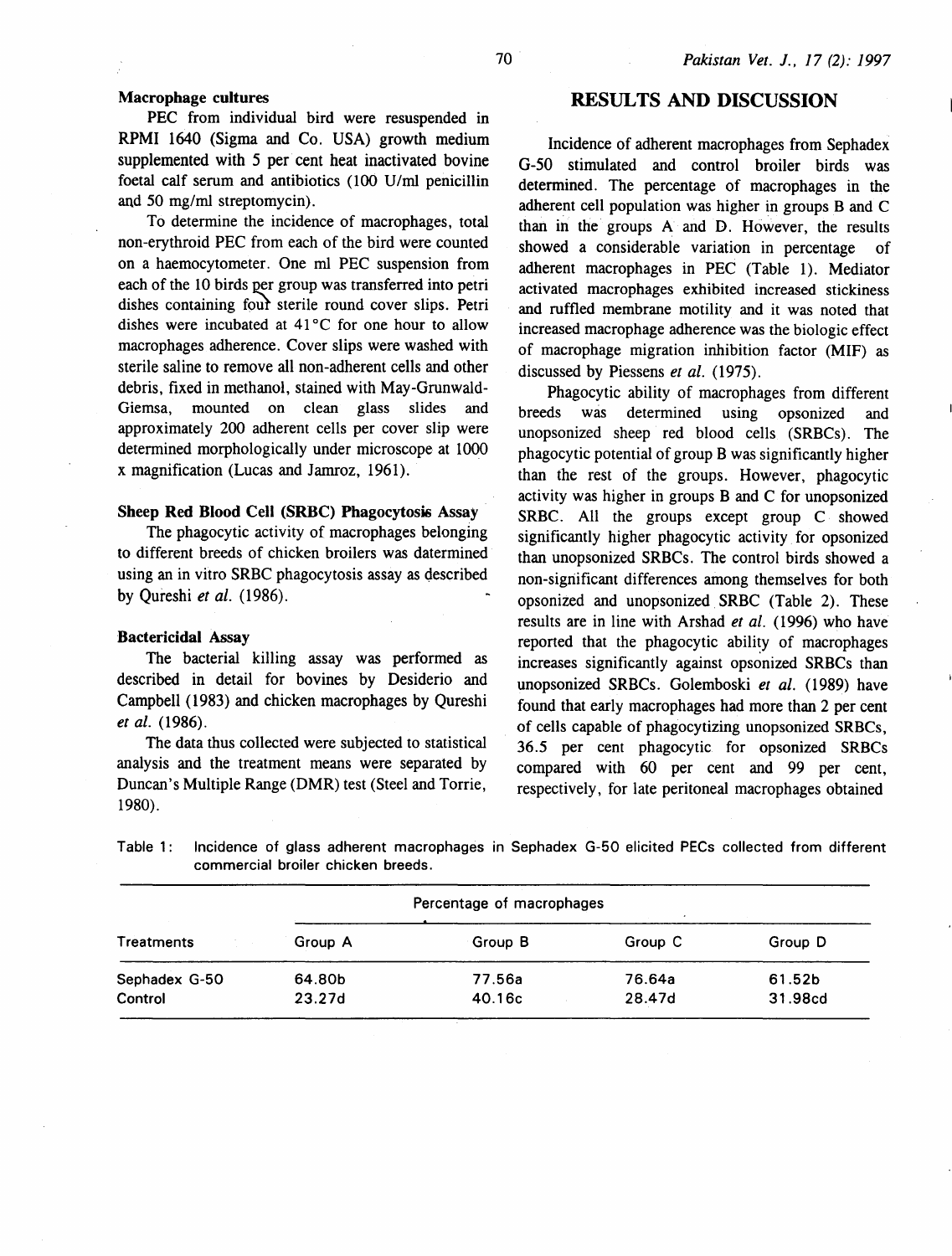| Percentage of phagocytic macrophages |         |         |         |  |
|--------------------------------------|---------|---------|---------|--|
| Group A                              | Group B | Group C | Group D |  |
|                                      |         |         |         |  |
| 54.65c                               | 80.82a  | 66.27b  | 71.31b  |  |
| 16.27e                               | 17.15e  | 13.35e  | 13.75e  |  |
|                                      |         |         |         |  |
| 30.98d                               | 64.36b  | 63.30b  | 47.73c  |  |
| 16.81e                               | 15.47e  | 16.89e  | 11.60e  |  |
|                                      |         |         |         |  |

Table 2: Phagocytic potential of Sephadex G-50elicited chicken macrophages isolated from different commercial broiler chicken breeds.

Figures sharing at least a letter in common are statistically non-significant.

Table 3:/ Bactericidal potential of Sephadex G-50 elicited chicken macrophages isolated from different commercial broiler chicken breeds.

| <b>Treatments</b> | Percentage of bacteria killed within 15 minutes |           |           |          |  |
|-------------------|-------------------------------------------------|-----------|-----------|----------|--|
|                   | Group A                                         | Group B   | Group C   | Group D  |  |
| a. Opsonized      |                                                 |           |           |          |  |
| Sephadex G-50     | 32.00abc                                        | 34.66ab   | 34.66ab   | 38.67a   |  |
| Control           | 14.66efgh                                       | 25.33bcde | 17.33efgh | 18.66efg |  |
| b. Unopsonized    |                                                 |           |           |          |  |
| Sephadex G-50     | 21.33def                                        | 32.00abc  | 24.00cde  | 30.66abc |  |
| Control           | 18.66efa                                        | 17.33efgh | 16.00efgh | 21.33def |  |

Figures. sharing at least a letter in common are statistically non-significant.

from female white leghorn chickens, 4 and 42 hours after injection of 3 per cent Sephadex G-50. This lack of phagocytosis of unopsonized SRBCs is caused by the lack of an appropriate cell surface receptor on early inflammatory macrophages. Phagocytic activity of Sephadex elicited PEC for latex particles or antibody sensitized SRBCs was found to be 99.5 to 100 per cent (Sabet *et al.,* 1977).

The process of phagocytosis is apparently mediated through the Fe receptors present on the macrophage surface (Chu and Dietert, 1988). Phagocytosis of unopsonized SRBSc by chicken macrophages appears to be an inducible property acquired during the *in vivo*  activation of chicken macrophages or the *in vitro*  activation of monocytes, (Neldon-Ortiz and Qureshi, 1992).

The effect of Sephadex G-50 stimulation on the bactericidal activity of peritoneal macrophages was determined by using an *in vitro* bactericidal assay (Desiderio and Campbell. 1983). A highly pathogenic Congo Red  $(CR +)$  phenotypic variant derived from E.

*coli* strain was used in this assay. On statistical analysis in case of Sephadex G-50 treated birds, all the groups showed a non-significant difference among themselves against opsonized E. *coli.* However, group B showed a significantly higher bactericidal activity against unopsonized E. *coli* when compared with group A. Controls of all the four groups showed a non-significant difference in terms of bacteria killing against both opsonized and unopsonized *E. coli.* Group A and C showed significantly higher bactericidal activity against opsonized E. *coli* when compared with unopsonized E. *coli* (Table 3). These results are supported by Aslam ( 1994) who reported that the bactericidal potential of macrophages was significantly enhanced when *E. coli* were pre-treated with specific antibodies.

### **REFERENCES**

Arshad. M. J., H. Afzal, M.S. Aslam and R. Ahmad, 1996. *In vitro* phagocytic activity and bactericidal potential of avian respiratory macrophages. Pakistan Vet. J., 16: 71-74.